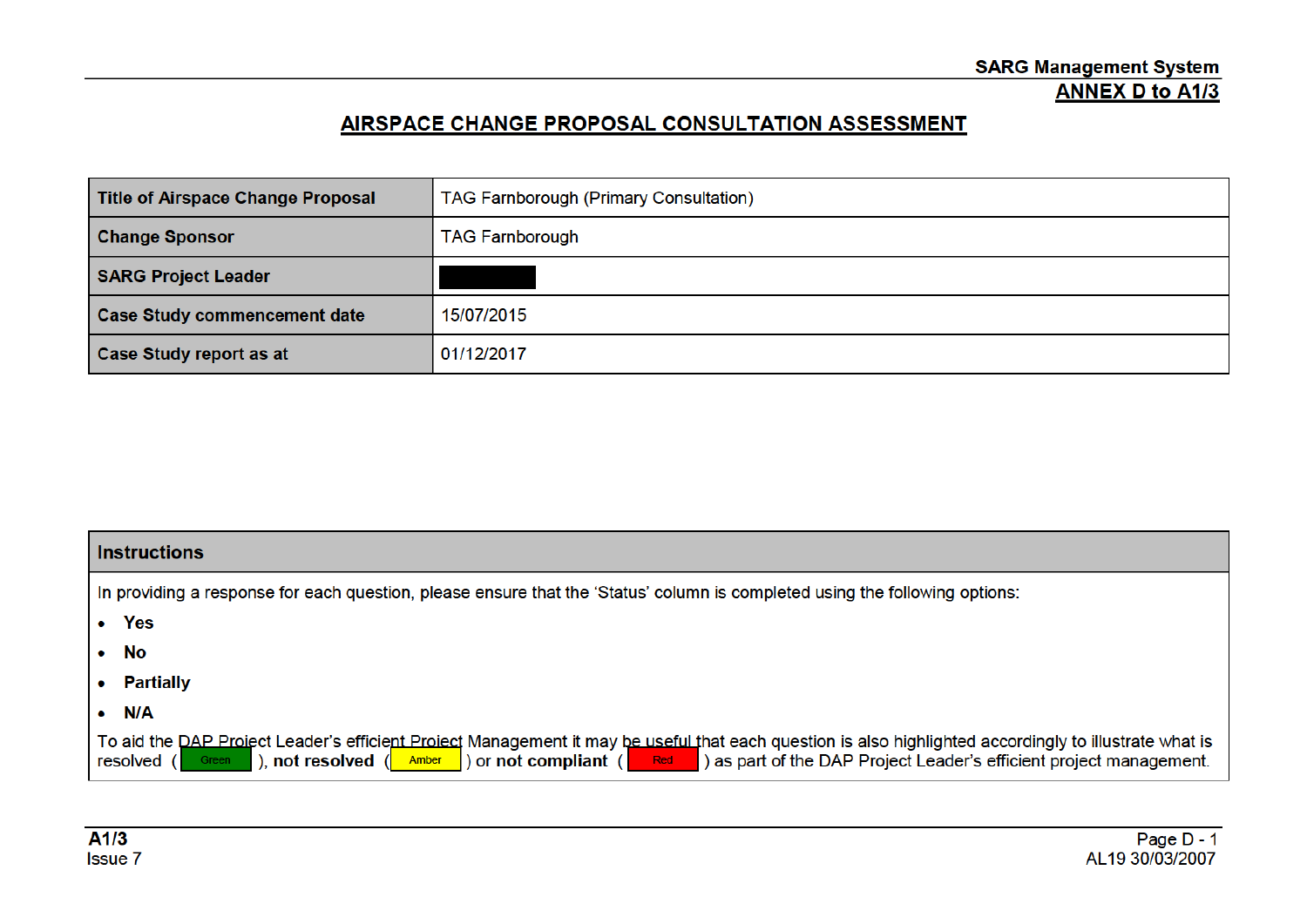# SARG Management System<br>ANNEX D to A1/3

| $\mathbf{1}$ | <b>Consultation Process</b>                                                                      | <b>Status</b> |
|--------------|--------------------------------------------------------------------------------------------------|---------------|
| 1.1          | Is the following information complete and satisfactory?                                          |               |
|              | A copy of the original proposal upon which consultation was conducted.                           | <b>Yes</b>    |
|              | A copy of all correspondence sent by the sponsor to consultees during consultation.              | <b>Yes</b>    |
|              | A copy of all correspondence received by the sponsor from consultees during consultation.        | <b>Yes</b>    |
|              | A referenced tabular summary record of consultation actions.                                     | Yes           |
|              | Details of and reasons for any changes to the original proposal as a result of the consultation. | N/A           |
|              | Details of further consultation conducted on any revised proposal.                               | N/A           |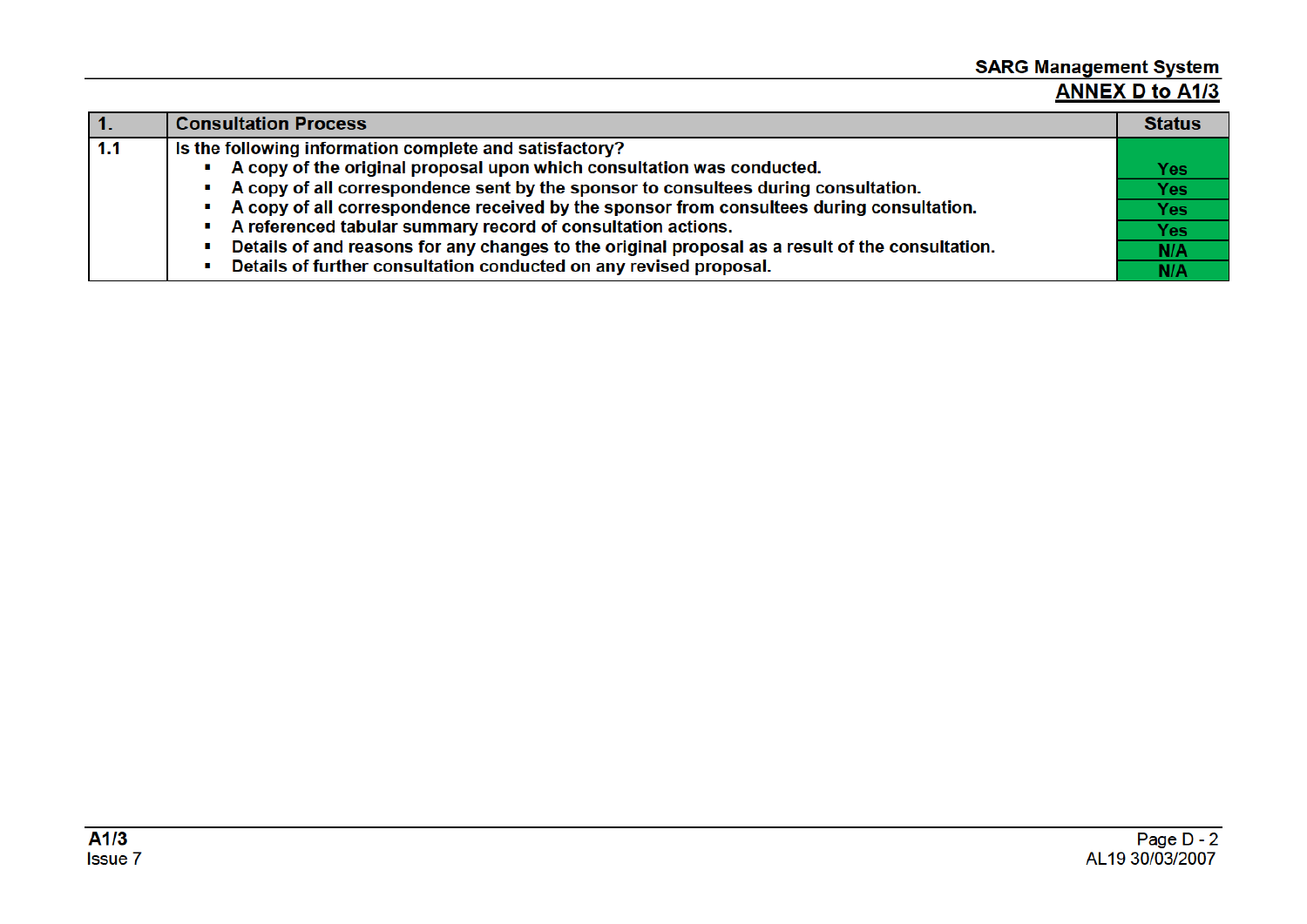### **ASSESSMENT**

- 1. The proposal was initiated by Framework Briefing in June 2012 and was developed over a considerable period. The initial consultation took place between February and May 2014 and resulted in the publication of 2 Feedback Reports (A and B). The sponsor made a number of changes to the proposal consulted upon in order to try and accommodate the requirements of other airspace users. Those changes generally resulted in a reduction in the volume of controlled airspace requested; consequently, no further consultation on the revised proposal was required at that time.
- 2. The revised proposal was submitted to the CAA in July 2015. The CAA assessment of the formal proposal was suspended in October 2015 due to the immaturity of certain operational arrangements (associated with TC) and the requirement for the sponsor to engage with certain aviation stakeholder groups in order to further mitigate the impact of the proposal on the GA Sports and Recreational Aviation (S&RA)Sector.
- 2. During simulation in July 2016, an operational issue was identified involving the proposed Farnborough arrivals routes from the south and their interaction with Gatwick departure profiles. That interaction required the repositioning of the Farnborough arrival routes further west. Whilst the revised routes fell just within the swathe previously consulted upon, the CAA considered that the change was sufficiently significant to warrant a further period of consultation focussed on the geographical areas impacted by the amended route design. The CAA initially required a consultation period of 8 weeks; following feedback from stakeholders, the sponsor extended the period to 12 weeks, taking place in autumn 2016. That consultation is subject to a separate assessment
- 3. Following an offer of assistance, the Future Airspace Strategy VFR Implementation Group (FASVIG) produced a report on the airspace aspects of the proposal from the perspective of Sports & Recreational Aviation (S&RA). The report was aimed at facilitating progress in resolving S&RA concerns over the proposal. Subsequently a number of meetings were held between TAG Farnborough and GA representatives. These meetings, ,chaired by a member of the CAA independent of the ACP decision-making chain, were aimed at exploring airspace sharing arrangements to mitigate the impact of the proposal GA (specifically gliding) activity. These meetings failed to resolve any issues as GA stakeholders were reluctant to discuss FUA and access agreements, instead wishing to concentrate on an alternative proposal. It is noted that the GA representatives were adamant that the CAA had requested them to provide an alternative proposal whereas the CAA did not consider that to be the case. A separate review of the GA 'Alternative Proposal has been undertaken to consider whether there are any characteristics that could usefully be considered.
- 4. The consultation undertaken from 3 February to 12 May 2014 was comprehensive and well-publicised. It generated a large number of responses from both aviation and environmental stakeholders. **In total, 13177 comments from 2669 stakeholders were submitted. These responses have been submitted by the sponsor in their original form; all have been read since the submission of the proposal in July 2015.**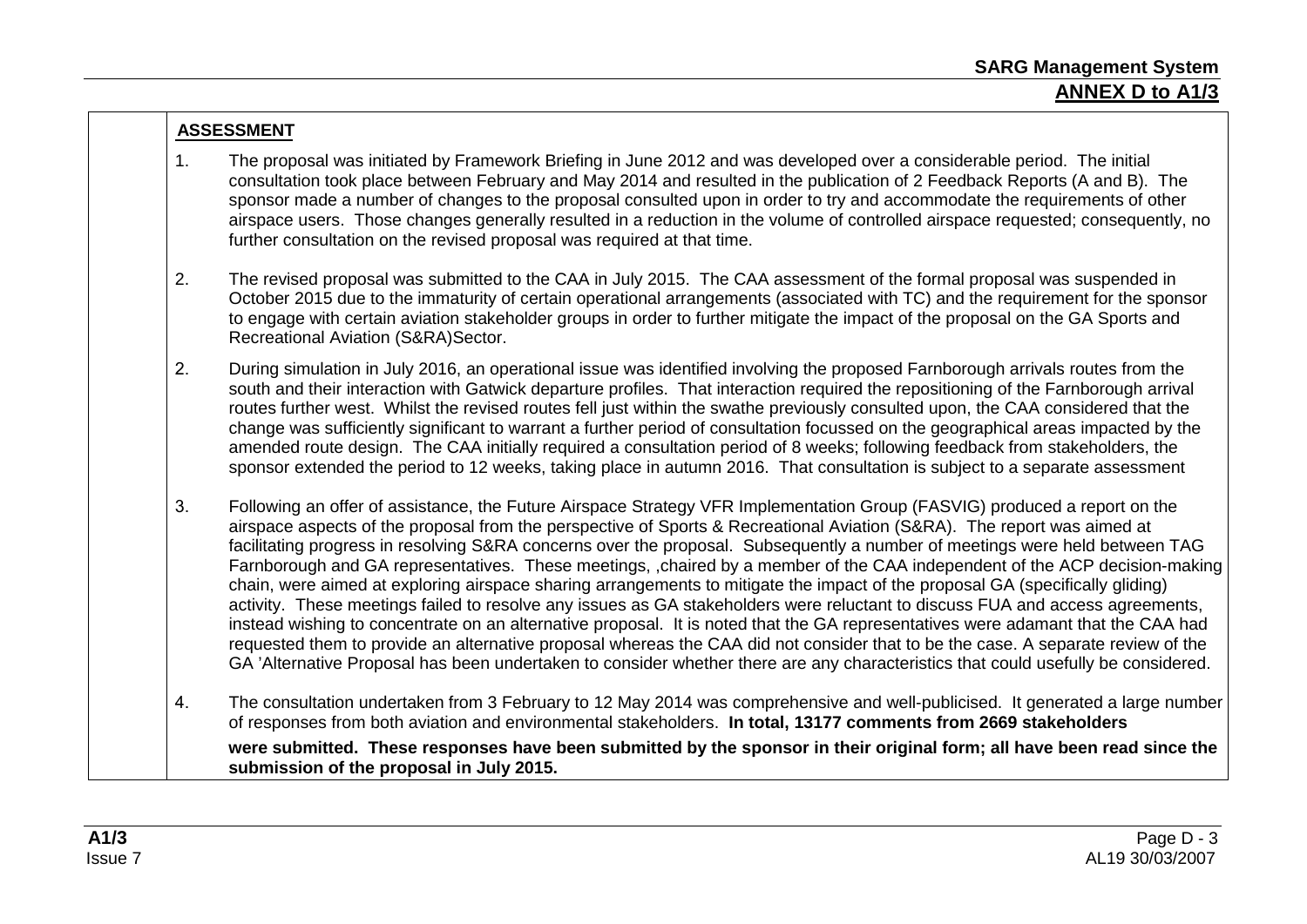- **ANNEX D to A1/3**
- 5. Given the large amount of feedback to the consultation, the sponsor elected to produce an initial feedback document, *Airspace Consultation Feedback Report Part A*, detailing the level of response and the issues that had been raised. Subsequently, the sponsor published a further report, *Airspace Consultation Feedback Report Part B*, detailing TAG Farnborough's response to the issues raised.
- 6. The consultation was primarily hosted via a website. The CAA was notified by the sponsor that a technical fault between 11<sup>th</sup> and 16 April 2014 had resulted in the loss of a number of consultation responses. To mitigate this issue, the consultation was extended by 9 days and TAG Farnborough undertook publicity to highlight the issue in order to encourage those whose responses were lost (believed to be 114) to resubmit. The course of action was considered appropriate by the CAA in the circumstances.
- 7. The following general issues were identified by the sponsor:
	- Access to the proposed airspace (Aviation stakeholders)
	- Justification for the proposed change (Aviation and environmental stakeholders)
	- Safety issues associated with funneling/compression around/below the proposed airspace (Aviation and environmental stakeholders)
- 8. Analysis of the raw consultation submissions supports the sponsor's assessment of the issues raised.
- 9. The second feedback document, *Airspace Consultation Feedback Report Part B*, constituted a rigorous analysis of the consultation responses and highlighted a number of steps that the sponsor was taking to address the issues raised during the consultation. These included:
	- Redesign of departure routes
	- Reduction in the volume of airspace originally requested (-32%)
	- Redesign of 1 arrival route
- 10. The proportion of the TAG Farnborough proposal referring to airspace over the Isle of Wight/Solent area was transferred to the sponsorship of NATS as part of the LAMP 1A development in Winter 2014. This was due to the extending timelines associated with the Farnborough change and the need to implement the change to support the LAMP 1A programme. The transfer was endorsed by the CAA at that time.
- 11. Whilst a number of process objections were registered, the CAA concluded that they did not invalidate the conduct of the consultation.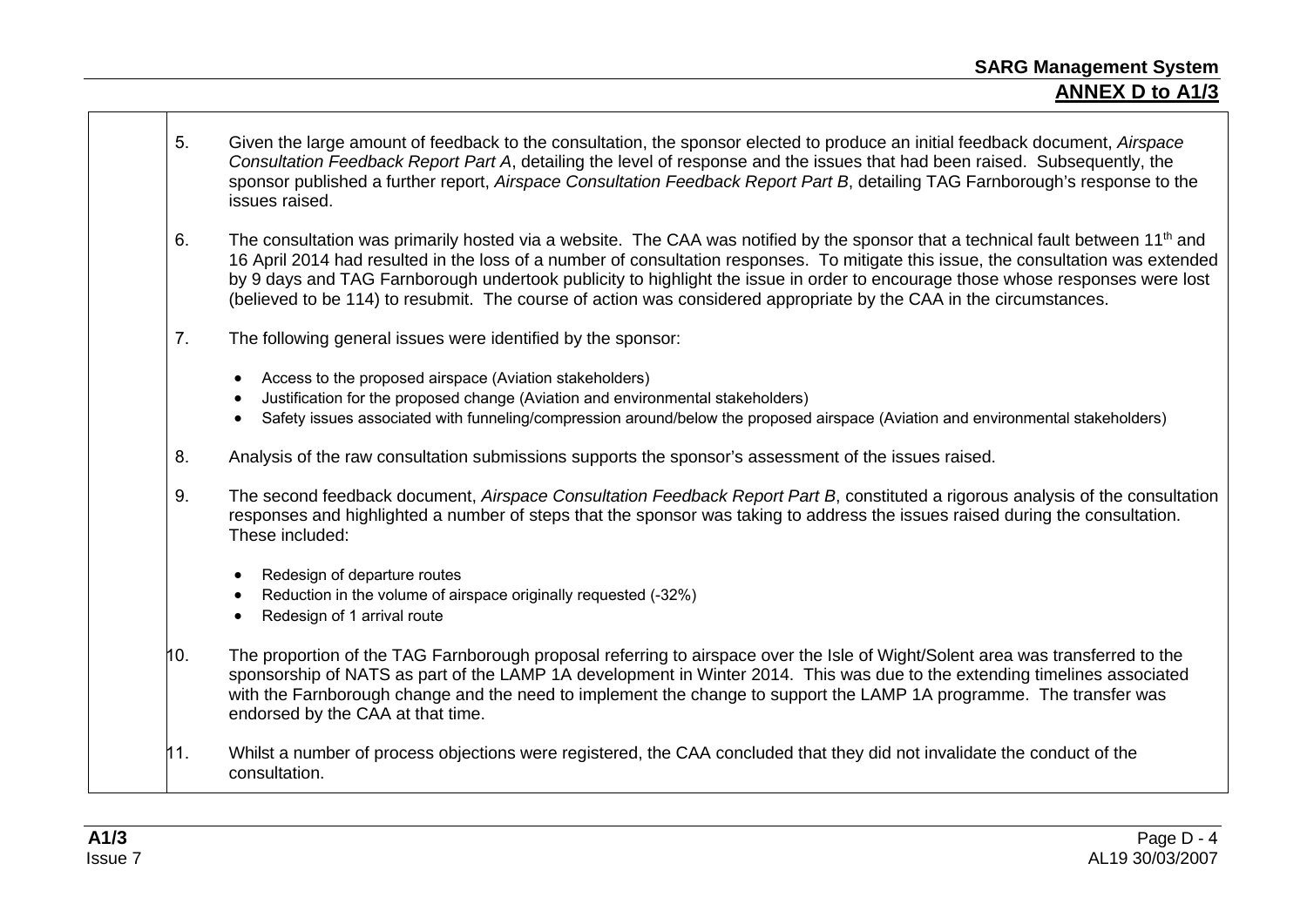# SARG Management System<br>ANNEX D to A1/3

|     | 12.<br>Overall, the consultation provided sufficient information for stakeholders to offer a response, and there was adequate time during<br>which stakeholders had the opportunity to respond. The consultation response document produced by the sponsor indicated that<br>there had been conscientious consideration of the issues raised and the subsequent modification of the proposal in respect of<br>access issues indicated that the outcome of the consultation was not predisposed. Consequently, it is concluded that the<br>consultation met the Gunning Principles of consultation and the CAA's regulatory requirements. |  |  |
|-----|------------------------------------------------------------------------------------------------------------------------------------------------------------------------------------------------------------------------------------------------------------------------------------------------------------------------------------------------------------------------------------------------------------------------------------------------------------------------------------------------------------------------------------------------------------------------------------------------------------------------------------------|--|--|
| 1.2 | Were reasonable steps taken to ensure all necessary consultees actually received the information e.g. postal/e-<br><b>YES</b><br>mail/meeting fora?                                                                                                                                                                                                                                                                                                                                                                                                                                                                                      |  |  |
|     | The consultation was well-publicised by the sponsor utilising press and news releases. In addition, the proposal was broadly publicised in<br>aviation sector publications. The sponsor was conspicuous in attending a large number of public meetings and proactively seeking out<br>engagement opportunities.                                                                                                                                                                                                                                                                                                                          |  |  |
| 1.3 | What % of all operational consultees replied? (Include actual numbers).<br>36% (29)                                                                                                                                                                                                                                                                                                                                                                                                                                                                                                                                                      |  |  |
|     | The sponsor identified 81 primary aviation stakeholders, of which 29 responded. This is a relatively high response rate, but<br>understandable given the publicity that the consultation received. It is noted that a large number of GA pilots responded as individuals to<br>the consultation                                                                                                                                                                                                                                                                                                                                          |  |  |
| 1.4 | What % of all environmental consultees replied? (Include actual numbers).<br>23% (22)                                                                                                                                                                                                                                                                                                                                                                                                                                                                                                                                                    |  |  |
|     | The sponsor identified 97 primary stakeholders, of which 22 responded. This is a moderate response at face value, but it should be noted<br>that the figures include contact with 47 Parliamentary Constituencies (MPs), of which only 3 responded to the consultation. Removing the<br>constituencies from the calculation leaves 50 primary stakeholders eliciting 19 responses corresponding to a 38% response rate.                                                                                                                                                                                                                  |  |  |
| 1.5 | Were reasonable steps taken to ensure as much substantive feedback was obtained from the consultees e.g.<br><b>YES</b><br>through follow-up letters/phone calls?                                                                                                                                                                                                                                                                                                                                                                                                                                                                         |  |  |
|     | Whilst the sponsor undertook hastening action, the publicity surrounding the consultation and the proactive stance of both the sponsor and<br>those organisations objecting to the proposal, resulted in a relatively high response rate.                                                                                                                                                                                                                                                                                                                                                                                                |  |  |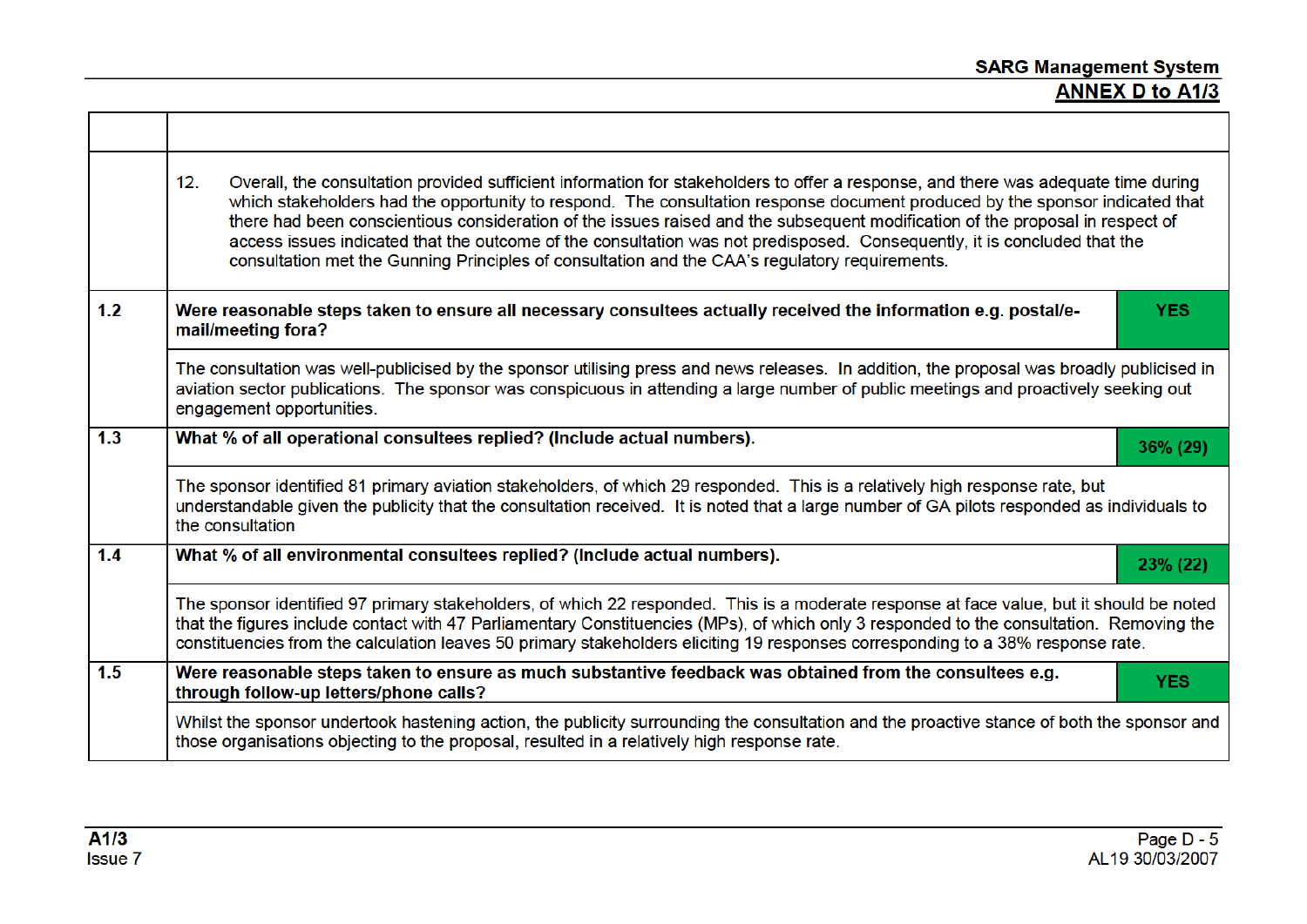| 1.6    | Have all objections to the change proposal been resolved (or sufficiently mitigated)?<br><b>YES</b>                                                                                                                                                                                                                                                                                                                                                                                                                                                                                                                                                                                                                                                                       |
|--------|---------------------------------------------------------------------------------------------------------------------------------------------------------------------------------------------------------------------------------------------------------------------------------------------------------------------------------------------------------------------------------------------------------------------------------------------------------------------------------------------------------------------------------------------------------------------------------------------------------------------------------------------------------------------------------------------------------------------------------------------------------------------------|
|        | A number of GA stakeholders have maintained that the proposal, in any form, is unacceptable. Whilst that view is recognised and<br>understood, the conduct of the sponsor has been to engage where possible, even where stakeholders have to some extent appeared to<br>resist that engagement. The response by the sponsor, following consultation, was to reduce the proposal to mitigate those demands whilst<br>TAG Farnborough considered that it satisfied the aims of the proposal. The primary issues raised during the consultation are as follows:                                                                                                                                                                                                              |
|        | • Access to the proposed airspace (Aviation stakeholders)                                                                                                                                                                                                                                                                                                                                                                                                                                                                                                                                                                                                                                                                                                                 |
|        | The sponsor redesigned the proposal to reduce the impact on other airspace user. Subsequently, the sponsor entered into<br>further dialogue with those affected.                                                                                                                                                                                                                                                                                                                                                                                                                                                                                                                                                                                                          |
|        | Justification for the proposed change (Aviation and environmental stakeholders)                                                                                                                                                                                                                                                                                                                                                                                                                                                                                                                                                                                                                                                                                           |
|        | The justification for the proposal was challenged by both aviation and environmental stakeholders alike, the argument being<br>that firstly, Farnborough could continue to operate without the additional airspace, and that the type of operation undertaken at<br>the airport did not justify the inconvenience to other airspace users. The sponsor maintained that the proposal would provide<br>benefits in terms of efficiency and that the proposal had been reduced significantly since the original proposal had been<br>consulted upon in order to reduce its impact on others.                                                                                                                                                                                 |
|        | Safety issues associated with funneling/compression around/below the proposed airspace (Aviation and environmental<br>stakeholders)                                                                                                                                                                                                                                                                                                                                                                                                                                                                                                                                                                                                                                       |
|        | The sponsor redesigned the proposal to reduce the impact on other airspace user. Subsequently, the sponsor entered into<br>further dialogue with those affected.                                                                                                                                                                                                                                                                                                                                                                                                                                                                                                                                                                                                          |
|        | Environmental Issues (noise)                                                                                                                                                                                                                                                                                                                                                                                                                                                                                                                                                                                                                                                                                                                                              |
|        | A number of environmental stakeholders inferred that because controlled airspace was being established beneath existing<br>controlled airspace, the consequence would be that Farnborough arrivals/departures would be lower as a consequence. The<br>view was prevalent during the initial consultation and was promoted by some constituents of the General Aviation community.<br>The sponsor remained adamant that the airspace required would contain existing operations that had previously had to<br>operate in Class G airspace. Consequently, Farnborough aircraft would be at similar levels or higher in some cases due the<br>predictability of routes that would not be subject to radar vectoring to avoid unknown aircraft operating in Class G airspace. |
| 8.4 IQ | <b>D.J.D.A</b>                                                                                                                                                                                                                                                                                                                                                                                                                                                                                                                                                                                                                                                                                                                                                            |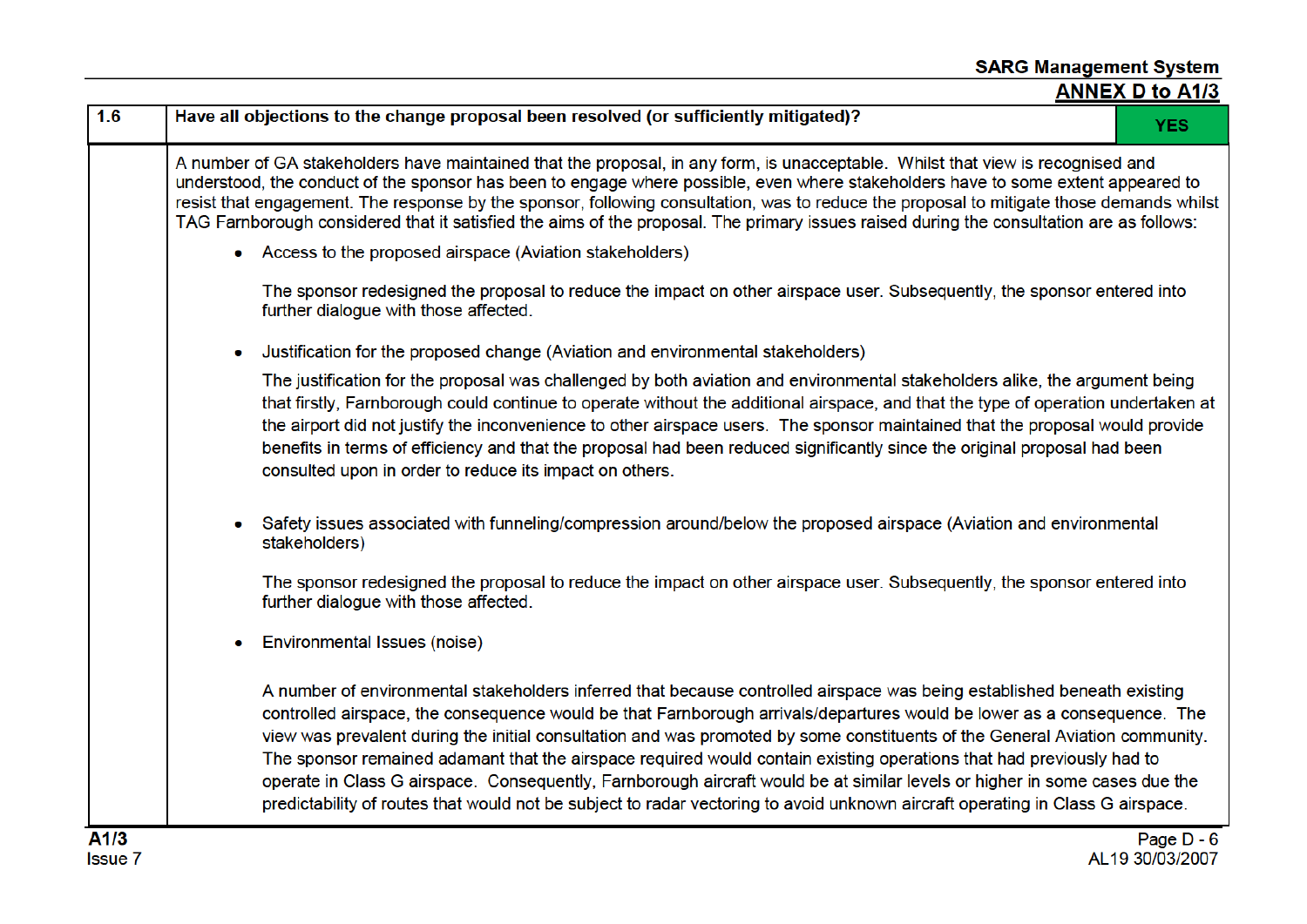| Further concerns were raised over Farnborough's aspiration to reach 50000 air traffic movements per annum although this<br>was outside the scope of the consultation, with the sponsor freely accepting that the cap could be reached without the<br>additional airspace. The sponsor maintained that the change would provide efficiency improvements to its operation.                                                                                                                                                                                                                                                                                                                                                                                                                                                                                                                                                                                                          |
|-----------------------------------------------------------------------------------------------------------------------------------------------------------------------------------------------------------------------------------------------------------------------------------------------------------------------------------------------------------------------------------------------------------------------------------------------------------------------------------------------------------------------------------------------------------------------------------------------------------------------------------------------------------------------------------------------------------------------------------------------------------------------------------------------------------------------------------------------------------------------------------------------------------------------------------------------------------------------------------|
| Airspace Change is a potentially complex issue and it is the responsibility of the sponsor to balance that complexity with the need<br>for accessibility and understanding. In this case, the consultation document was reviewed by the CAA prior to the consultation<br>launch and it was concluded that the right balance had been struck. In terms of publicity, the sponsor is required to publicise the<br>consultation in a proportional manner in order to provide potential stakeholders. In this case, there was a great deal of press<br>coverage of the proposal and consultation evidenced by the large response that the sponsor received.                                                                                                                                                                                                                                                                                                                           |
| <b>Process Issues.</b> Airspace Change is often a complex issue and it is the responsibility of the sponsor to balance that complexity with the<br>need for accessibility and understanding. In this case, the consultation document was seen by the CAA prior to the consultation launch<br>and it concluded that the right balance had been struck. In terms of publicity, the sponsor is required to publicise the consultation in a<br>proportional manner in order to provide potential stakeholders with the information and seek feedback in accordance with the<br>Governments Consultation Principals. In this case, there was a great deal of press coverage of the proposal and consultation evidenced<br>by the large response that the sponsor received. Whilst there was a technical problem with the consultation website between 11 and 16<br>April 2014, the response of the sponsor was proportionate and did not compromise the overall consultation activity. |

| <b>Outstanding Issues</b> |            |                        |
|---------------------------|------------|------------------------|
| Serial                    | Issue      | <b>Action Required</b> |
|                           | <b>N/A</b> |                        |
|                           |            |                        |

| Additional Compliance Requirements (to be satisfied by Change Sponsor) |                    |  |  |  |
|------------------------------------------------------------------------|--------------------|--|--|--|
| <b>Serial</b>                                                          | <b>Requirement</b> |  |  |  |
|                                                                        | <b>N/A</b>         |  |  |  |
|                                                                        |                    |  |  |  |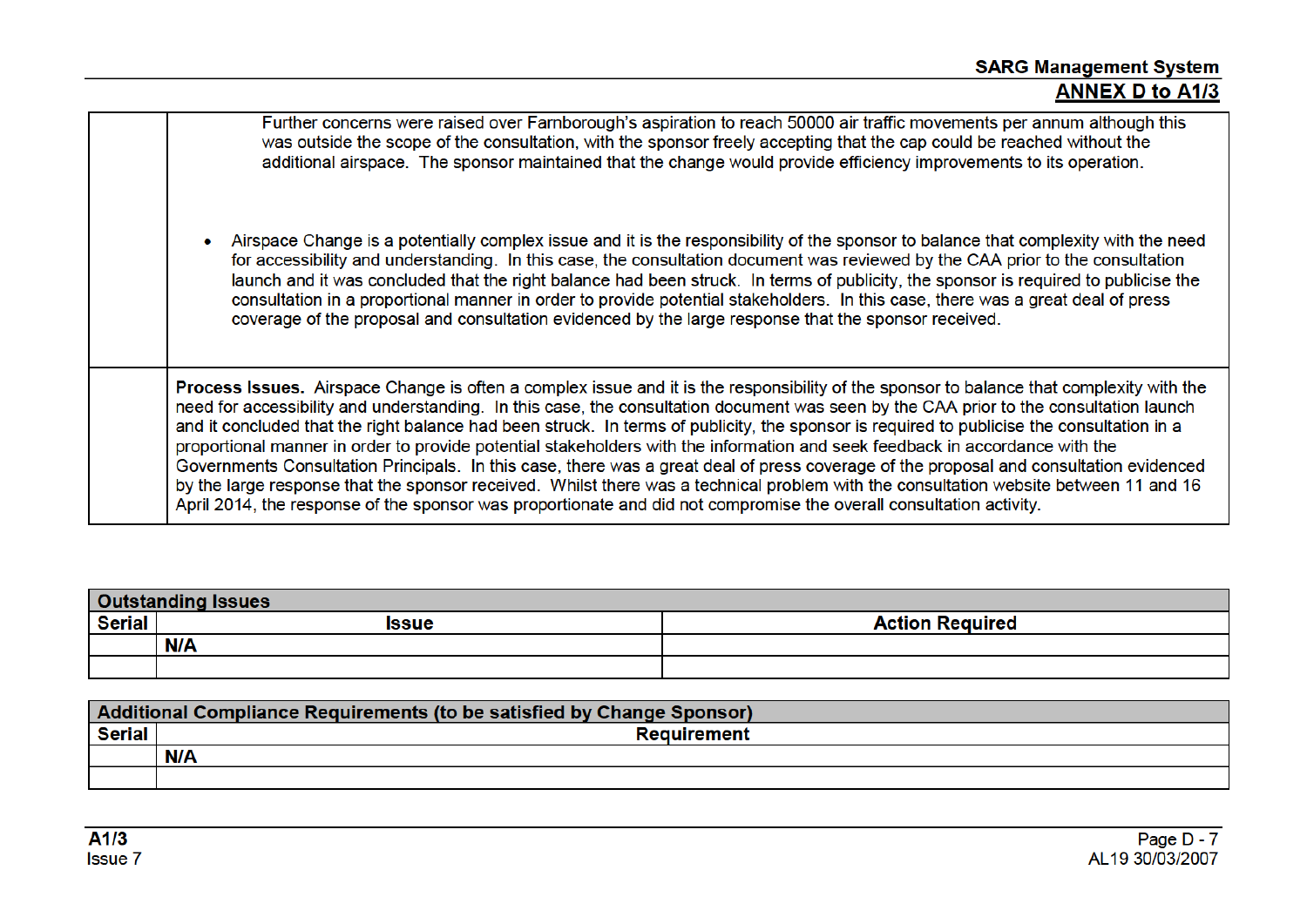| <b>Recommendations</b>                                                              | Yes/No     |
|-------------------------------------------------------------------------------------|------------|
| Does the Consultation Report and associated material meet SARG requirements?        | <b>YES</b> |
| The Consultation Report and associated material meets SARG regulatory requirements. |            |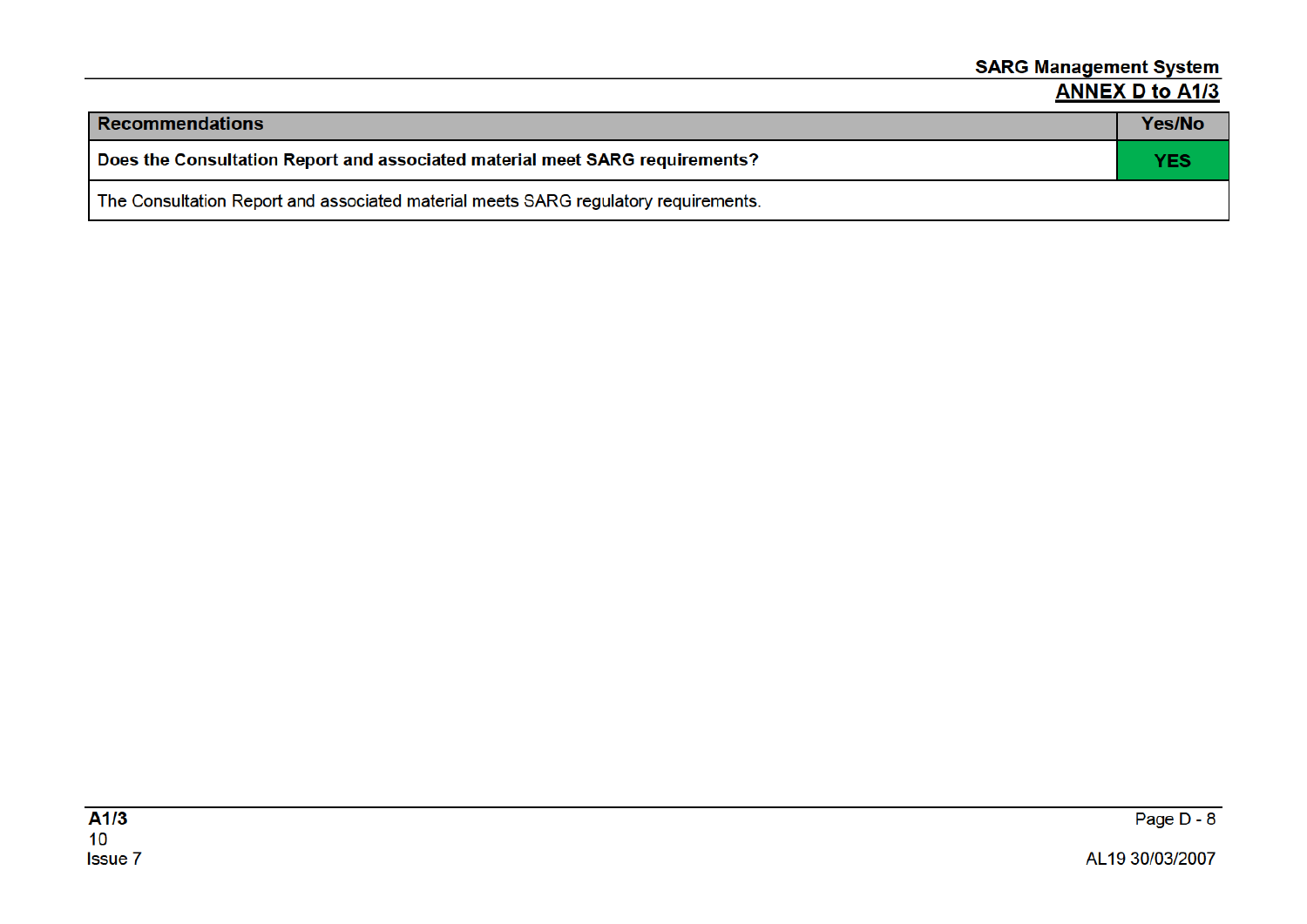### **General Summary**

The sponsor undertook a comprehensive consultation exercise and demonstrated a willingness to engage, despite the reticence of some stakeholders. The conduct of the consultation accorded with the Gunning Principles and the Government Consultation Principles (2016). There is clear evidence that the issues raised by stakeholders were given conscientious consideration by the sponsor, and further development was undertaken confirming that the outcome of the consultation was not predisposed. Given the publicity surrounding the proposal and the extension to the consultation period following the technical problems encountered by the sponsor. I conclude that an adequate period was provided for stakeholders to consider a response to the consultation and, having reviewed the consultation material, I also conclude that sufficient information was provided to consultees to enable them to provide a response.

### **Comments**

This was a controversial proposal but this must be separated from the consultation activity that took place and which met regulatory requirements.

### **Observations**

 $N/A$ 

| <b>Consultation Assessment Sign-off/Approvals</b>                                      |             |                  |             |
|----------------------------------------------------------------------------------------|-------------|------------------|-------------|
|                                                                                        | <b>Name</b> | <b>Signature</b> | <b>Date</b> |
| <b>Consultation Assessment completed</b><br>by<br>(Airspace Regulator (Coordination))) |             |                  | 01/12/2017  |
| <b>Consultation Assessment approved</b><br>by                                          |             |                  | 12/01/2018  |